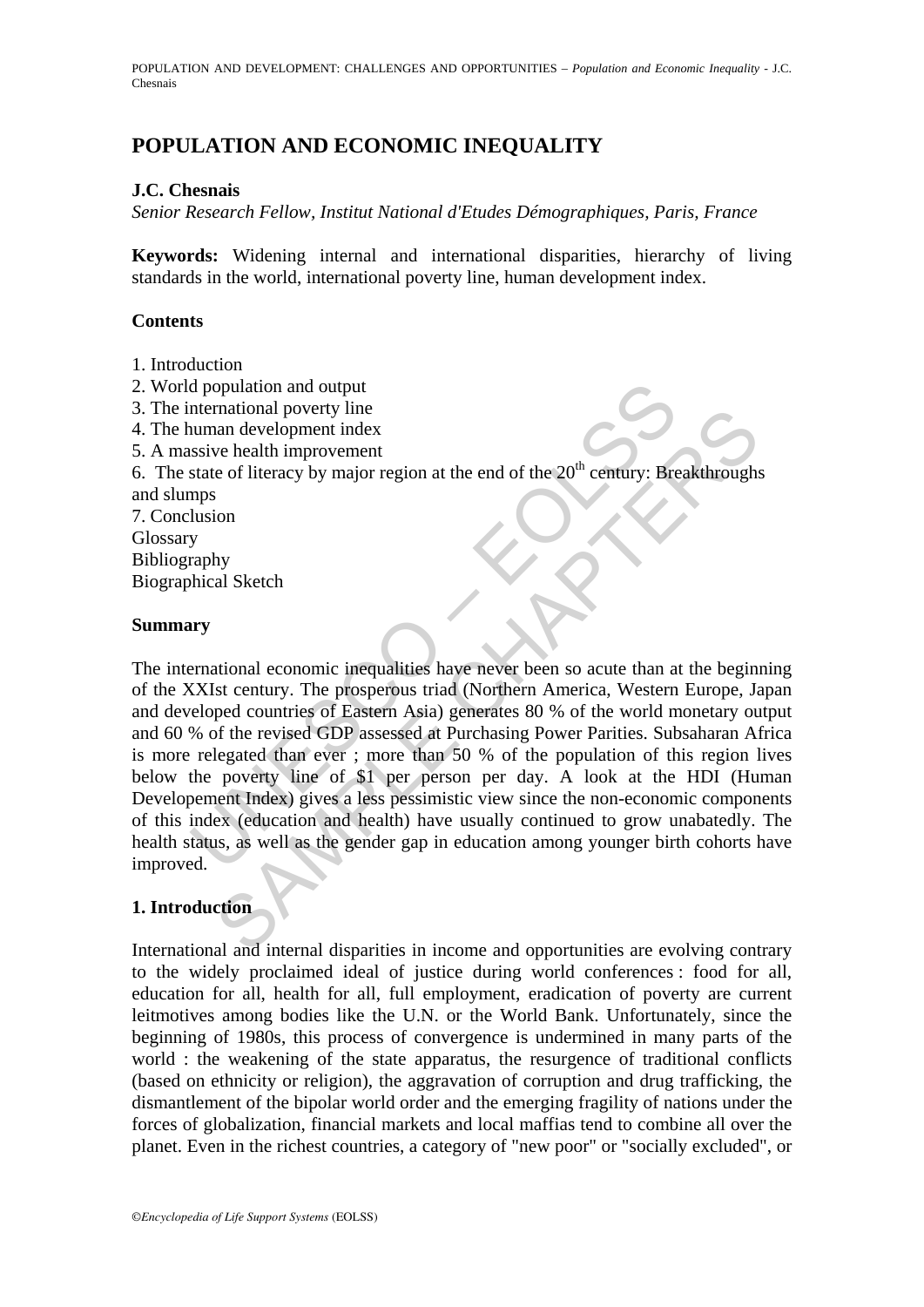even "homeless" is now at the top of the domestic political agenda. Among the international community, the disparities seem also to widen ; the new wave of institutional (liberalization, concentration of capital) and technological innovations (information, biotechnology, and telecommunication revolution) which spread among the most advanced economics created wide obsolescent segments among the labor force and the different sectors of the economy (agriculture, industry, trade and traditional services).

## **2. World population and output**

Let us begin with a short presentation of the world population and economy at present (1996). In table 1, the world is divided into 10 sub-regions, according to their income status.

In table 1, the world is divided into 10 sub-regions, according the<br>proportion between the distribution of population and the distributed<br>mg. If we except the sphere of European peopling, the balance she<br>is cruel : only o The disproportion between the distribution of population and the distribution of wealth is striking. If we except the sphere of European peopling, the balance sheet of the XXth century is cruel : only one great nation, Japan, has been able, thanks to an obstinate effort of catching up, which began under Meiji Restauration (1868), to climb to the western economic level. The Japanese GDP, calculated in PPP (Purchasing Power Parities) in order to take into account the impact of high prices in this country, represents 8 % of the world economy for a corresponding population of only 2 %. Of course, there are a few other prosperous economies, namely in the same region (Eastern Asia) : Taïwan, Hong Kong, Singapore, but their relative weight is small.

Two large commercial blocks dominate the world economy : the NAFTA and the EU-15, with a similar demographic weight (1/16 of the planet each), but

| .uus.                                                                                                                                                                                                                                                                                                                                                                                                                                                                                                                                                                                                                                                                                                                                                                                                                                                                                                                                                                              |            |                       |                 |                   |      |
|------------------------------------------------------------------------------------------------------------------------------------------------------------------------------------------------------------------------------------------------------------------------------------------------------------------------------------------------------------------------------------------------------------------------------------------------------------------------------------------------------------------------------------------------------------------------------------------------------------------------------------------------------------------------------------------------------------------------------------------------------------------------------------------------------------------------------------------------------------------------------------------------------------------------------------------------------------------------------------|------------|-----------------------|-----------------|-------------------|------|
| e disproportion between the distribution of population and the distribution of wea<br>striking. If we except the sphere of European peopling, the balance sheet of the XX<br>ntury is cruel: only one great nation, Japan, has been able, thanks to an obstine<br>fort of catching up, which began under Meiji Restauration (1868), to climb to t<br>estern economic level. The Japanese GDP, calculated in PPP (Purchasing Pov<br>rities) in order to take into account the impact of high prices in this count<br>bresents 8 % of the world economy for a corresponding population of only 2 %.<br>urse, there are a few other prosperous economies, namely in the same region (Easte<br>ia): Taïwan, Hong Kong, Singapore, but their relative weight is small.<br>is introductory table deserves other important comments :<br>vo large commercial blocks dominate the world economy: the NAFTA and the E<br>, with a similar demographic weight (1/16 of the planet each), but |            |                       |                 |                   |      |
| Region                                                                                                                                                                                                                                                                                                                                                                                                                                                                                                                                                                                                                                                                                                                                                                                                                                                                                                                                                                             | Population |                       | GNP (billion \$ | <b>GNP</b> at PPP |      |
|                                                                                                                                                                                                                                                                                                                                                                                                                                                                                                                                                                                                                                                                                                                                                                                                                                                                                                                                                                                    | (millions) | $\mathcal{O}_{\!\!O}$ | 1996)           | billion \$        | $\%$ |
| <b>I NAFTA</b>                                                                                                                                                                                                                                                                                                                                                                                                                                                                                                                                                                                                                                                                                                                                                                                                                                                                                                                                                                     | 388        | 6,7                   | 8 3 4 5         | 7871              | 24,0 |
| <b>USA</b>                                                                                                                                                                                                                                                                                                                                                                                                                                                                                                                                                                                                                                                                                                                                                                                                                                                                                                                                                                         | 265        |                       | 7433            | 6 5 6 2           |      |
| Canada                                                                                                                                                                                                                                                                                                                                                                                                                                                                                                                                                                                                                                                                                                                                                                                                                                                                                                                                                                             | 30         |                       | 570             | 589               |      |
| Mexico                                                                                                                                                                                                                                                                                                                                                                                                                                                                                                                                                                                                                                                                                                                                                                                                                                                                                                                                                                             | 93         |                       | 342             | 720               |      |
|                                                                                                                                                                                                                                                                                                                                                                                                                                                                                                                                                                                                                                                                                                                                                                                                                                                                                                                                                                                    |            |                       |                 |                   |      |
| $II$ EU-15                                                                                                                                                                                                                                                                                                                                                                                                                                                                                                                                                                                                                                                                                                                                                                                                                                                                                                                                                                         | 372        | 6,5                   | 8 4 7 0         | 6 4 3 5           | 19,7 |
| Germany                                                                                                                                                                                                                                                                                                                                                                                                                                                                                                                                                                                                                                                                                                                                                                                                                                                                                                                                                                            | 82         |                       | 2 3 6 5         | 1 457             |      |
| France                                                                                                                                                                                                                                                                                                                                                                                                                                                                                                                                                                                                                                                                                                                                                                                                                                                                                                                                                                             | 58         |                       | 1534            | $1\;100$          |      |
| Italy                                                                                                                                                                                                                                                                                                                                                                                                                                                                                                                                                                                                                                                                                                                                                                                                                                                                                                                                                                              | 57         |                       | 1 1 4 0         | 1018              |      |
| U.K.                                                                                                                                                                                                                                                                                                                                                                                                                                                                                                                                                                                                                                                                                                                                                                                                                                                                                                                                                                               | 59         |                       | 1 1 5 2         | 1 0 4 5           |      |
|                                                                                                                                                                                                                                                                                                                                                                                                                                                                                                                                                                                                                                                                                                                                                                                                                                                                                                                                                                                    |            |                       |                 |                   |      |
| <b>III</b> Market economics                                                                                                                                                                                                                                                                                                                                                                                                                                                                                                                                                                                                                                                                                                                                                                                                                                                                                                                                                        |            |                       |                 |                   |      |
| of Eastern Asia                                                                                                                                                                                                                                                                                                                                                                                                                                                                                                                                                                                                                                                                                                                                                                                                                                                                                                                                                                    | 565        | 9,8                   | 6720            | 5 2 6 3           | 16,1 |
| Japan                                                                                                                                                                                                                                                                                                                                                                                                                                                                                                                                                                                                                                                                                                                                                                                                                                                                                                                                                                              | 126        |                       | 5 1 4 9         | 2 5 5 0           |      |
| Indonesia                                                                                                                                                                                                                                                                                                                                                                                                                                                                                                                                                                                                                                                                                                                                                                                                                                                                                                                                                                          | 197        |                       | 213             | 773               |      |
|                                                                                                                                                                                                                                                                                                                                                                                                                                                                                                                                                                                                                                                                                                                                                                                                                                                                                                                                                                                    |            |                       |                 |                   |      |
| IV Russia (Fed.)                                                                                                                                                                                                                                                                                                                                                                                                                                                                                                                                                                                                                                                                                                                                                                                                                                                                                                                                                                   | 148        | 2,6                   | 356             | 628               | 1,9  |
|                                                                                                                                                                                                                                                                                                                                                                                                                                                                                                                                                                                                                                                                                                                                                                                                                                                                                                                                                                                    |            |                       |                 |                   |      |
| V Continental China                                                                                                                                                                                                                                                                                                                                                                                                                                                                                                                                                                                                                                                                                                                                                                                                                                                                                                                                                                | 1 2 2 0    | 21,2                  | 500(2)          | 1500(2)           | 4,6  |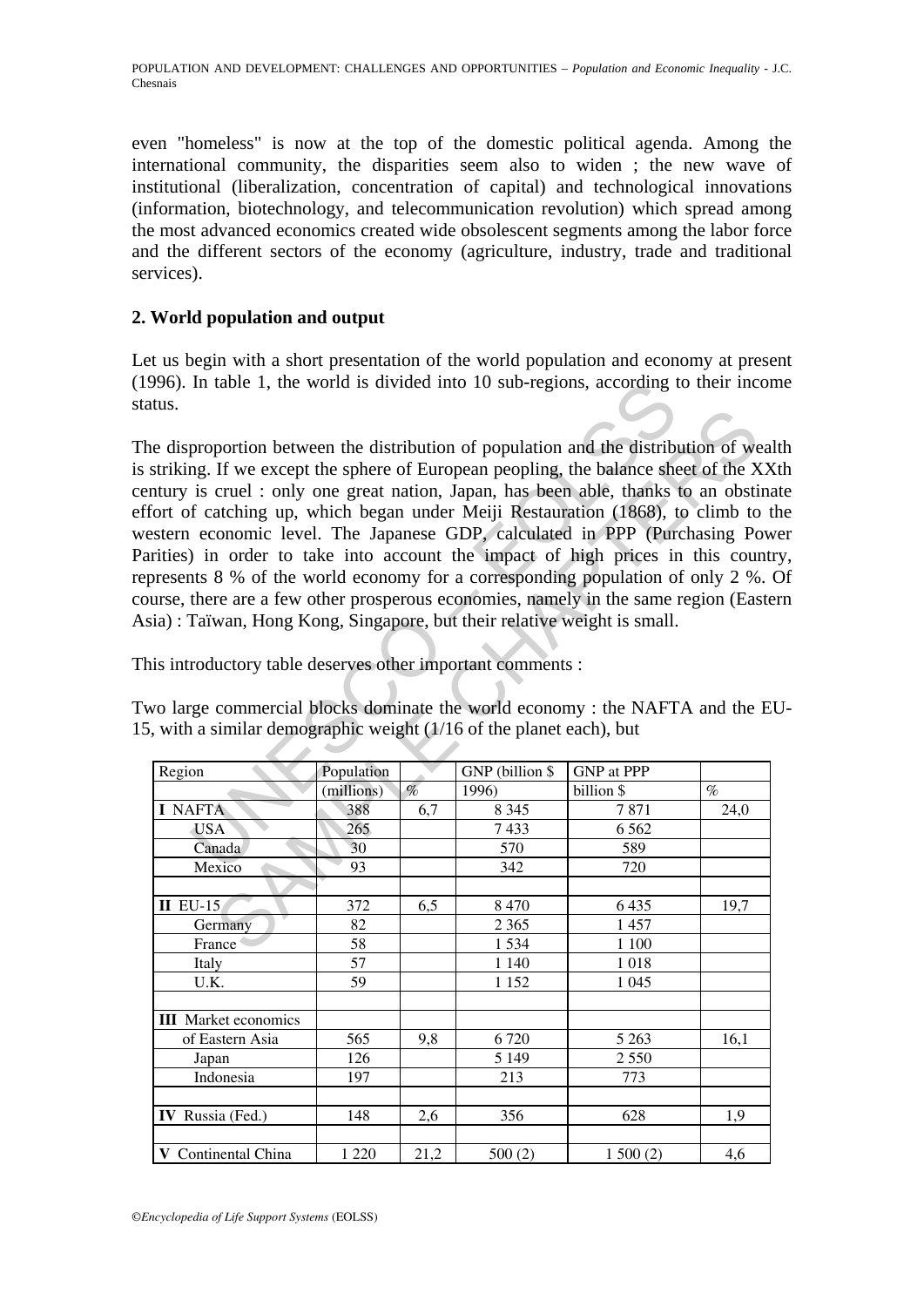| VI India                                                                                        | 945     | 16,4  | 358    | 1 3 2 8 | 4,1   |
|-------------------------------------------------------------------------------------------------|---------|-------|--------|---------|-------|
|                                                                                                 |         |       |        |         |       |
| <b>VII</b> Latin America                                                                        | 403     | 7,0   | 407    | 2 1 9 8 | 6,7   |
| (excluding Mexico)                                                                              |         |       |        |         |       |
|                                                                                                 |         |       |        |         |       |
| <b>VIII</b> Middle East and                                                                     | 294     | 5,1   | 450    | 1 0 9 9 | 3,4   |
| Maghreb                                                                                         |         |       |        |         |       |
|                                                                                                 |         |       |        |         |       |
| <b>IX</b> Sub Sarahan Africa                                                                    | 582     | 10,1  | 300    | 750     | 2,3   |
|                                                                                                 |         |       |        |         |       |
| $X$ Others $(1)$                                                                                | 735     | 12,7  | 3 200  | 5 2 8 4 | 16,1  |
| World Total                                                                                     | 5 7 5 3 | 100,0 | 29 510 | 32 735  | 100,0 |
| (1) Australia, Pakistan, Bangladesh, Indochina, Burma, Turkey, countries of central and Eastern |         |       |        |         |       |
| Europe, etc.                                                                                    |         |       |        |         |       |
| (2) Our estimate                                                                                |         |       |        |         |       |
| Source: Calculated from UN and World Bank Atlas data.                                           |         |       |        |         |       |

Table 1 : The world population and economy in 10 pieces, 1996

with more than 28 % of the world GDP each, that is a total of 57 % precisely or the vast majority of the income produced. Even after correction for prices differences, this transatlantic entity (NAFTA, plus EU-15) is at the origin of 44 % of real monetary wealth flows (calculated in PPP).

- The third pole of wealth is the market economy zone of Eastern Asia, leaded by Japan ; with 1/10 of the world population, this pole realises 22,8 % of the world product (16,1 % after correction of international price differences).
- In sum, with only 23 % of the population of the earth, these poles of the prosperous triad generate 80 % of the monetary GDP and 60 % of the revised GDP asssessed at PPP.
- In straita, Pakistan, Bangladesh, Indochina, Burma, Turkey, countries of eentrate<br>
Dur estimate<br>
Our estimate<br>
Cec: Calculated from UN and World Bank Atlas data.<br>
Table 1 : The world population and economy in 10 pieces, 19 etc.<br>
Stimate<br>
Stimate<br>
Calculated from UN and World Bank Atlas data.<br>
Table 1 : The world population and economy in 10 pieces, 1996<br>
than 28 % of the world GDP each, that is a total of 57 % precisely or the<br>
f the income The former Soviet Union which had for a long time falsified economic data in order to show that it was the second superpower, just behind the USA, has fallen backward, at the bottom of the ranking, with only 1,5 % of the world GDP, or 10 times less than Japan, 16 times less than the US. In spite of its impressive natural ressources (gaz, oil, gold, etc), the Russian Federation shows a GDP inferior to that of the Netherlands. However, is it reasonable to admit that, on this basis, the GDP per inhabitant has now reached the bottom line, comparable to the black African level ? One can wonder if the movement of the pendulum has been too far and if the figures are underestimated (illegal, informal economy) or even manipulated to produce the evidence of massive poverty in order to get financial assistance from the IMF or bilateral agreements.
- The two demographic giants (China and India) present contrasted results, however one must be cautions : if Indian data are reliable, the Chinese one are inconsistent and they present biases which are similar to the Former Soviet Union's ones. In terms of GDP calculated in PPP, India is ahead of the FSU and ranges between France and Germany. India has just reached the threshold of one billion people and does not hide any more its ambitions which are strong as its trumps : control of the high technologies ; numerous qualified and Englishspeaking elites (the university system produces two million graduates a year),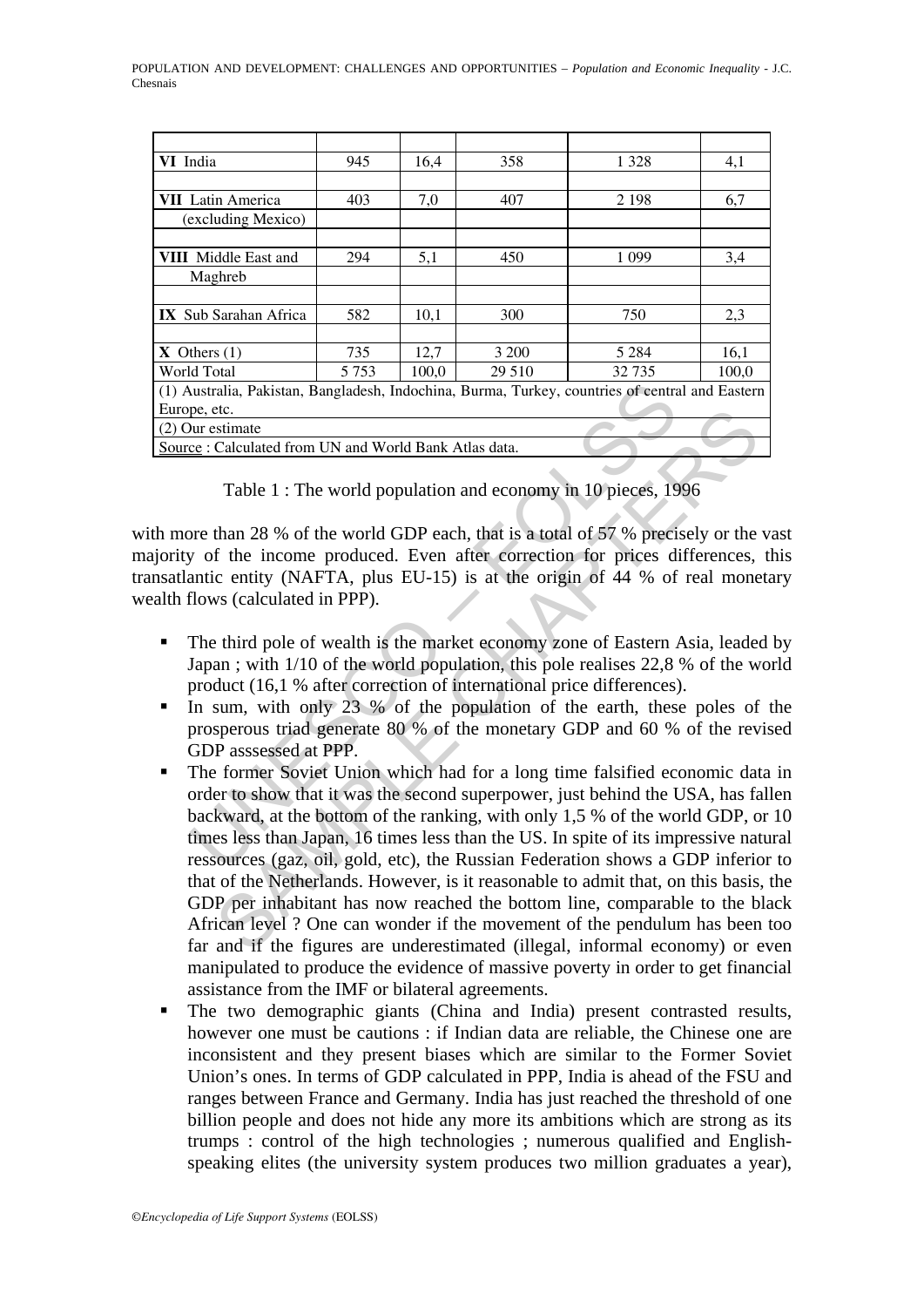well-established democracy, international openness, smooth fertility decline, ermergence of a middle class eager to consume, to travel and to modernize, etc.

- Latin American comes in the fourth position with a GDP approximately double that of the FSU. Despite the oil revenues and a population which is only slightly smaller (by 1/4), the countries of the Middle East and of Maghreb have a GDP which is twice lower than that of Latin America.
- Subsaharan Africa is more relegated than ever. With the some population as the capitalist countries of Eastern Asia (nearly 600 million inhabitants), the corresponding GDP at similar prices is seven times lower. If we keep the region of South Africa aside, the ratio becomes 10 to 1. An even more significant fact is that India has a real income per head higher by 40 % than the corresponding one of sub-saharan non austral Africa. In spite of a slightly smaller population than sub-saharan Africa, Latin America presents a revised GDP (at PPP) four times larger.

On the basis of table 1, we can establish the following hierarchy of living standards in the main regions of the world (using standard purchasing power parity : PPP, in dollars) as in Table 2:

|                                                             |                            | in regions of the world (using standard purchasing power parity: PPP, in doll                                                        |                                         |
|-------------------------------------------------------------|----------------------------|--------------------------------------------------------------------------------------------------------------------------------------|-----------------------------------------|
| able 2:                                                     |                            |                                                                                                                                      |                                         |
| Region                                                      | GNP per head,<br>PPP, 1996 | Region                                                                                                                               | <b>GNP</b><br>head,<br>per<br>PPP, 1996 |
| 1. NAFTA                                                    | 20 300                     | 5. Russia (Federation)                                                                                                               | 4 2 4 0                                 |
| of which: USA                                               | 24 760                     | 6. Middle<br>East/Maghreb                                                                                                            | 3 740                                   |
| 2. EU-15                                                    | 17 300                     | 7. China                                                                                                                             | 1 4 5 0                                 |
| of which: Germany                                           | 17 800                     | 8. India                                                                                                                             | 1 4 0 5                                 |
| 3. Far East capitalist<br>zone                              | 9 3 1 5                    | 9. Sub-saharan Africa                                                                                                                | 1 300                                   |
| of which : Japan                                            | 20 200                     |                                                                                                                                      |                                         |
| 4. Latin America (1)                                        | 5 4 5 0                    | World average                                                                                                                        | 5690                                    |
| (1) Excluding Mexico                                        |                            |                                                                                                                                      |                                         |
| Source : computed after world Bank data (revised for China) |                            |                                                                                                                                      |                                         |
|                                                             |                            | Table 2: Hierarchy of living standards in the main regions of the world<br>(using standard purchasing power parity: PPP, in dollars) |                                         |

There are in fact three broad categories of countries : (i) rich countries of the "West", plus Japan. The West includes Northern America, Western Europe, Australia ; in this part of the world the GNP per inhabitant is equivalent to about 20 000 \$ (or 55 \$ a day) (ii) intermediate countries, often oil-rich but not systematically : Latin America, Russia, Maghreb and Middle East ; in this case, the GNP per head falls between the range of 3 500 to 5 500 \$ (or about 10 to 15 \$ a day) (iii) poor countries of Africa and Asia (namely China and India) which altogether represent half of the world population total, and have a weak disposable income per person (between 3 and 5 \$ a day).